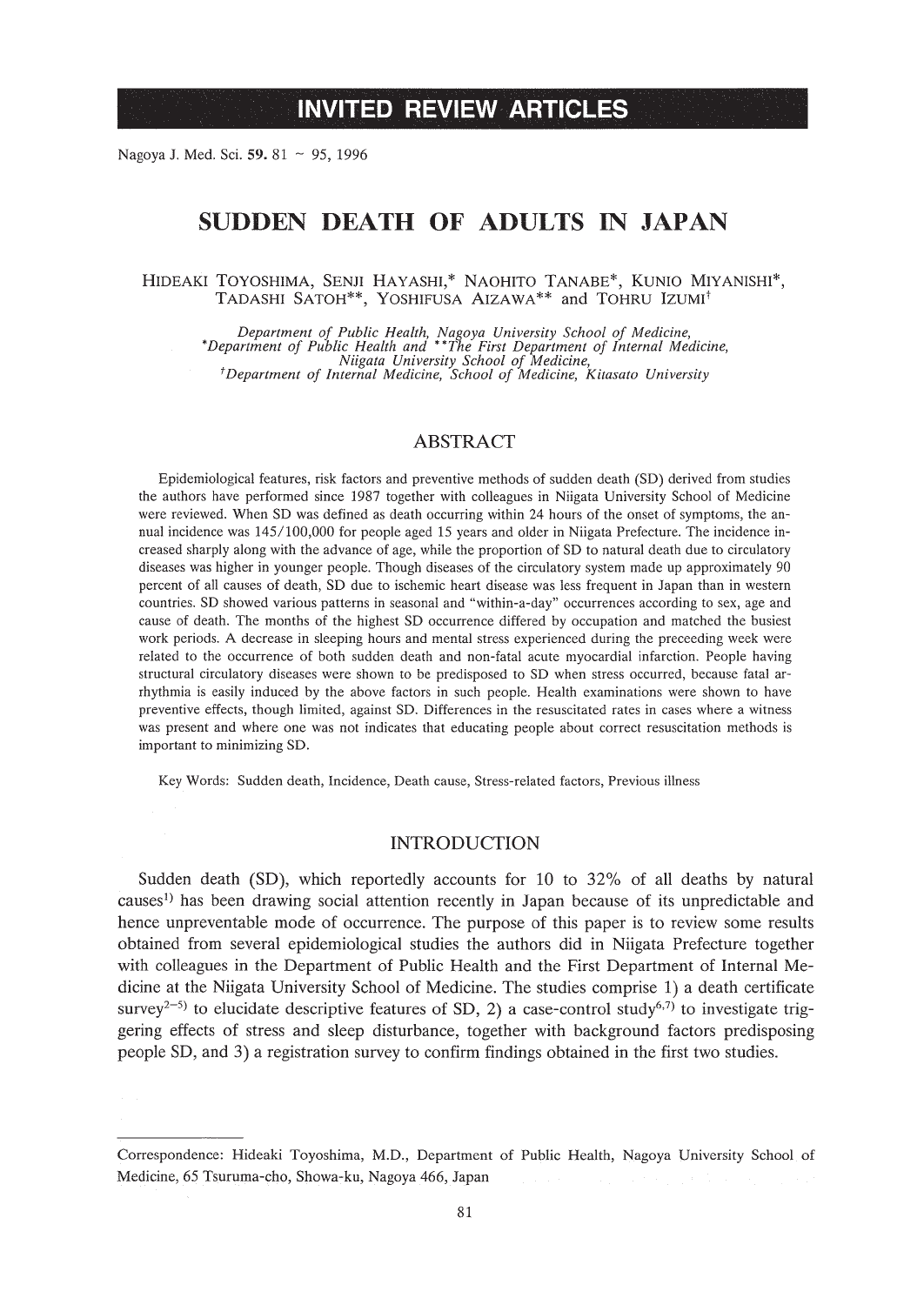## DEFINITION OF SUDDEN DEATH

In the late 1960, the committee authorized by the International Society of Cardiology and the American Heart Association agreed that sudden unexpected (natural) death is defined as death occurring instantaneously or within an estimated 24 hours of the onset of acute symptoms and signs.<sup>1)</sup> In the 9th version of the International Classification of Diseases,<sup>9</sup> SD had been listed as the disease entity fitting the definition above. Thereafter, in 1984, a WHO Scientific Group on Sudden Cardiac Death met in Geneva, and stated that although numerous definitions have been proposed for sudden cardiac death, no all-purpose definition can be applied to every situation.8) They further stated it was more meaningful to define the specific characteristics surrounding cardiac arrest than to define the word "sudden" in the context of death. However, in the western countries where ischemic heart disease is prevalent, the term "sudden cardiac death" is usually applied to cases in which death occurres within an hour of the onset of symptoms. Hence recognition of whether SD is cardiac in origin or not seems to be dependent mainly on the time course, unless direct clinical, laboratory or autopsy findings are available. The term "sudden cardiac death" appeared in the ICD- $10^{10}$ ) without clear definition, except an explanation that deaths with any apparent heart disease should not be given this word.

In our study, we defined SD as natural death within 24 hours from the occurrence of the underlying cause of death. When death occurred within 2 hours, cases were called SD2. In collecting cases for the case-control study, however, we excluded cases involving people bed-ridden before the attack in order to confine our analysis to only those cases where death was unexpected.

## DEATH CERTIFICATE SURVEY

### 1) Methods

In the death certificate survey,<sup>2-5)</sup> all cases (10,471 cases) aged 15 years or over in which death occurred within 24 hours from the onset of a direct cause (excluding an external one) were selected from all the death cases registered during the period from 1984 to 1986 in Niigata Prefecture. The main cause of death was determined for each case according to our own rules. Our rules stipulated in brief that only those diseases which occurred 30 days before death qualified as candidates for the cause of death, and that only a single disease was chosen as the main cause of death according to priorities we set. All diseases which occurred more than 30 days before death did not qualify as the cause of SD, and were treated as a previous illness. Death from cancer and senile decay were excluded from SD cases. Finally, 8,519 cases where people died within 24 hours of the onset of the main cause were registered as SD. All causes of death were classified into four categories: acute myocardial infarction (AMI), other cardiovascular diseases (OCD), cerebrovascular accidents (CVA) and non-circulatory diseases (NCD).

#### 2) SD incidence, death cause construction and previous illness

The annual incidence (per 100,000 population) of SD was 145 (male: 170, female: 122) and that of SD2 was 74 (male: 92, female:  $58$ ).<sup>2)</sup> SD represented 17.5% of total natural deaths. The incidence increased sharply along with the advance in age from 24 for the people aged 15-54 years, to 206 for those aged 55-74 years, and further to 1,253 for those aged 75 or older.

The incidence of SD in Niigata Prefecture was higher than that reported in Kyoto City<sup>11</sup>) and Hisayama Town<sup>12</sup>) (102 and 89, respectively) (Table 1). This difference was probably due to a higher proportion of aged people in Niigata Prefecture. Although many reports from various countries show the incidence around 100, the cooperative research on sudden death, which started in 1992 directed by Dr. T. Omae supported by a Ministry of Health and Welfare grant,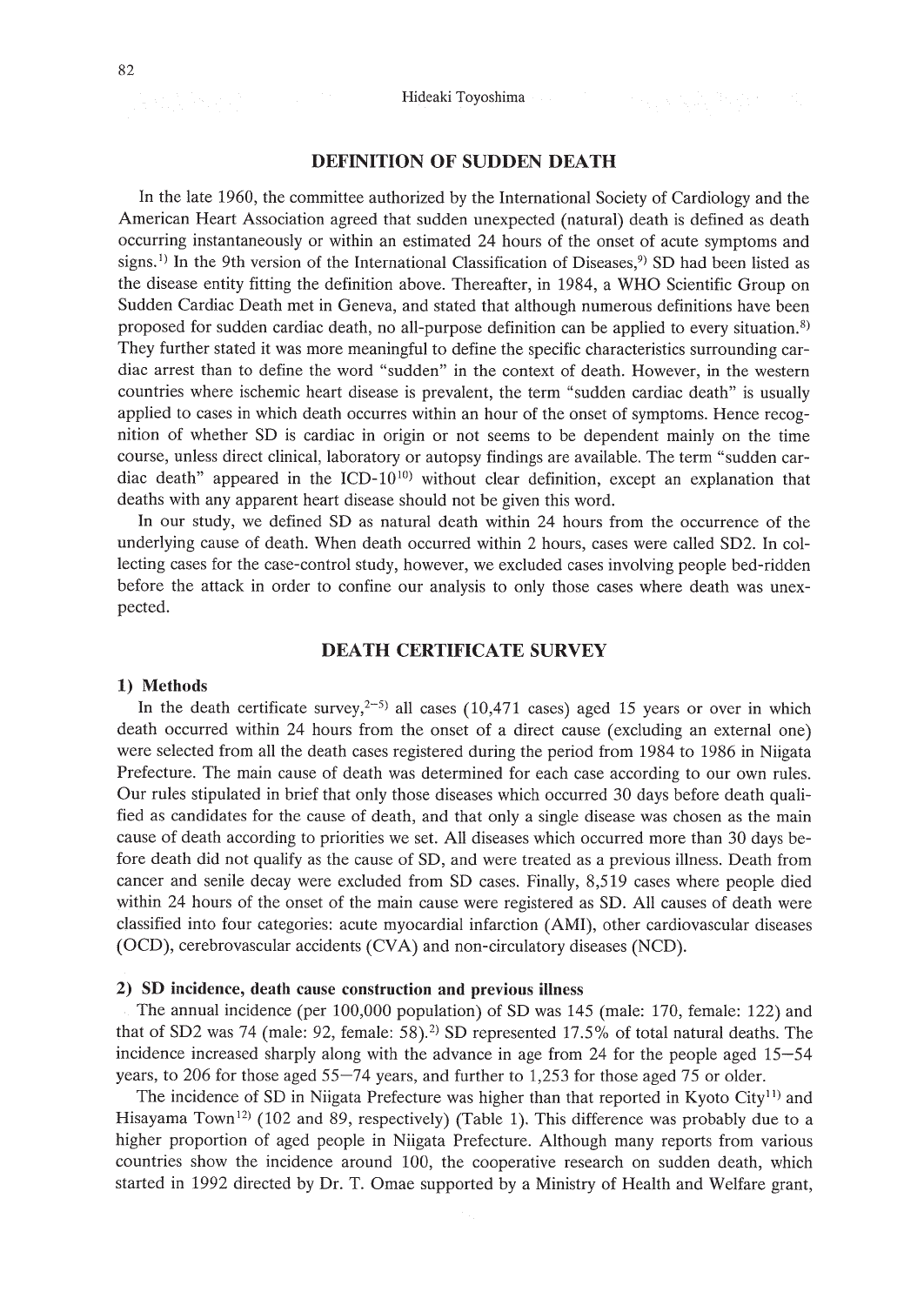| -<br>-<br>-<br>-                                                            |
|-----------------------------------------------------------------------------|
|                                                                             |
| l                                                                           |
| ֖֖֖֖֖֖֧֖֧ׅ֖֧֖֖֧֚֚֚֚֚֚֚֚֚֚֚֚֚֚֚֚֚֚֚֚֚֚֚֚֚֚֚֬֝֝֝֓֞֝                           |
| ֧֧ׅׅ֚֚֚֚֚֚֚֚֚֚֚֚֚֚֚֚֚֚֚֚֚֚֚֚֚֚֡֡֝֡֓֡֡֡֡֬֓֡<br>١<br>$\overline{\phantom{a}}$ |
|                                                                             |
|                                                                             |
|                                                                             |

| Subjects, method, and<br>period of study                                                                                                        | Time to death                                                          | Number of<br>SD cases    |                              | Cardiovascular diseases (%)         |                      | Stroke (%)           | Other diseases (%)  |                  | Annual incidence               |
|-------------------------------------------------------------------------------------------------------------------------------------------------|------------------------------------------------------------------------|--------------------------|------------------------------|-------------------------------------|----------------------|----------------------|---------------------|------------------|--------------------------------|
|                                                                                                                                                 | from the onset<br>of symptom                                           |                          | Ischemic<br>disease<br>heart | cardiovascular<br>diseases<br>Other | $\overline{A}$       |                      | Other<br>organ      | Unknown<br>cause | (per 100,000)                  |
| Medical Examiner's Office,<br>Autopsied cases in Tokyo<br>1986 (Tokudome <sup>14,15)</sup> )                                                    | hours<br>Within 24                                                     | 839                      | 49.8                         | 15.7                                | 65.6                 | 16.1                 | 10.7                | 7.6              | $\overline{\phantom{a}}$       |
| People in Kyoto City, Death<br>Certificate, 1985 (Kawai <sup>11)</sup> )                                                                        | from the onset of<br>Within 24 hours<br>direct cause                   | 1,508                    | $20^{+}$                     | $\overline{\phantom{a}}$            | 72                   | $\frac{6}{1}$        | 12                  | 1                | 102                            |
| People in Hisayama Town,<br>Autopsy, 1961-'83<br>(Ueda et al. <sup>12)</sup> )                                                                  | hours<br>Within 24                                                     | $\infty$                 | 24.4                         | 13.3                                | 38                   | 51                   |                     | l                | 89                             |
| Honolulu Heart Program,<br>Registration, 1965-'86<br>(Kagan et al. <sup>16)</sup> )                                                             | Within 1 hour<br>$1 - 24$ hours                                        | 98<br>131                | 42.9<br>41.2                 | 8.4<br>3.1                          | 49.6<br>46.0         | 2.0<br>19.8          | 0.8<br>0            | 29.8<br>52.0     | $\mathbf{I}$<br>$\overline{1}$ |
| People in Niigata Prefecture<br>(15 years or older), Death<br>certificate, 1984-'86<br>(Toyoshima et al. <sup>2)</sup> )                        | (all natural death<br>Within 24 hours<br>Within 2 hours                | 8,519<br>48,608<br>4,361 | $17.0^{+}$<br>20.5<br>4.1    | 58.3<br>51.4<br>17.2                | 78.8<br>68.4<br>21.3 | 20.0<br>23.3<br>14.7 | 6.5<br>11.4<br>55.4 | $(30.2*)$<br>I   | 829)<br>145<br>74              |
| chart, 1989-'93 (Omae et al. <sup>13)</sup> )<br>Prefectures (20 to 74 years old),<br>Death certificate and medical<br>People in 9 regions in 7 | (Cases bed-ridden<br>before death were<br>Within 24 hours<br>excluded) | 334                      | 22.8                         | 5.4                                 | 28.2                 | 13.2                 | 9.6                 | 49.1             | $35***$                        |

SUDDEN DEATH OF ADULTS IN JAPAN

83

\*\* Values obtained from the 5 regions where the proportion of the cases confirmed by medical chart was high.

\*\* Values obtained from the 5 regions where the proportion of the cases confirmed by medical chart was high.

+ Only the acute myocardial infarction cases were counted. Only the acute myocardial infarction cases were counted.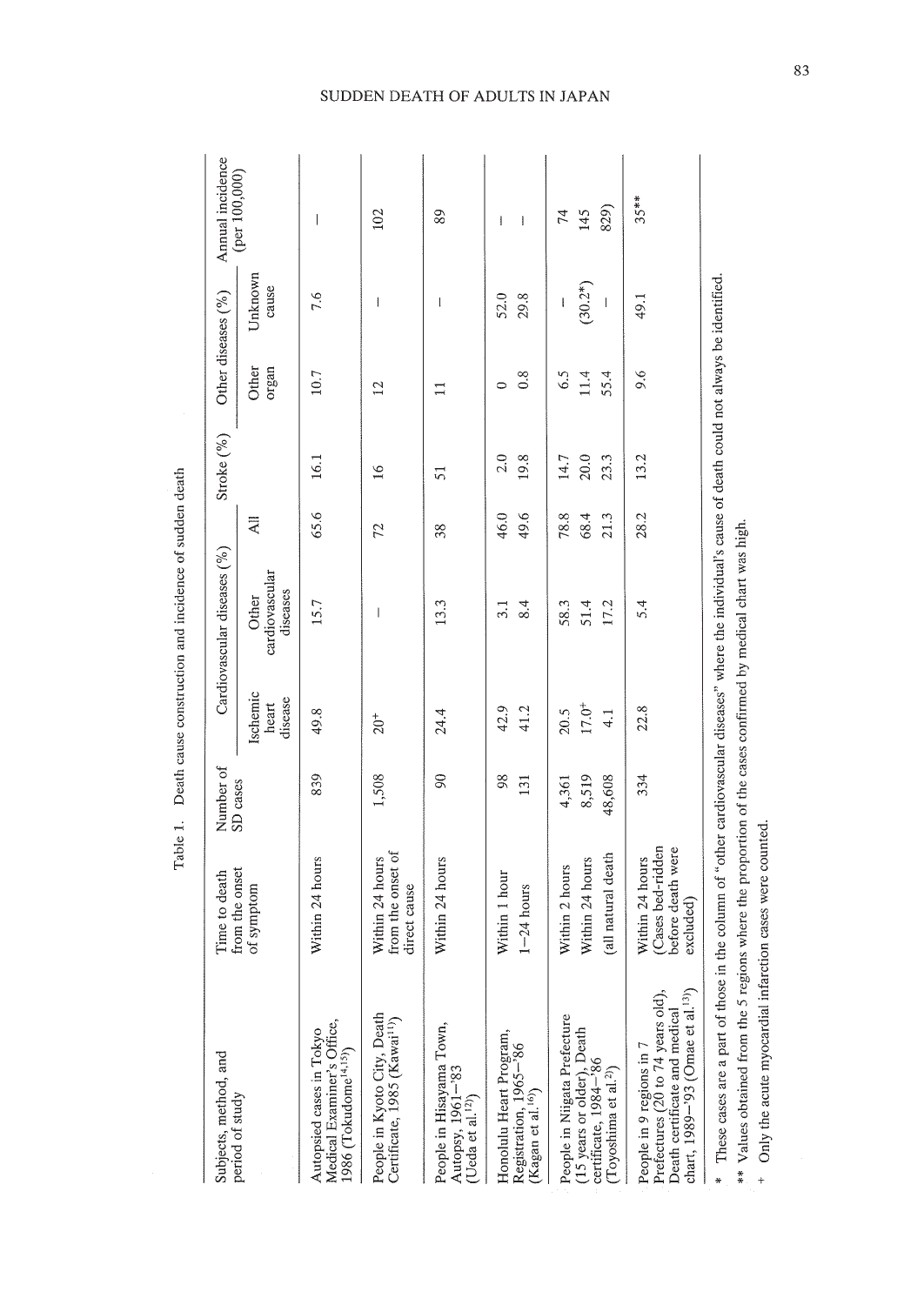reported an incidence of 35 with regional variations of  $22-67$  for the population aged  $20-74$ years,<sup>13)</sup> a considerably smaller value than the one shown above. In this study, all cases found by the death certificate survey were checked afterwards by medical charts, and those who were bed-ridden before death were excluded from inclusion in the sudden death category. This difference in incidence is most likely due to a difference in the definition of SD and the age-class examined, and does not represent a recent decrease in incidence.

The proportion of SD to all cases where death occurred was higher in younger people than in older people for diseases of the circulatory system; the highest being in AMI, then in OCD, with the lowest in  $CVA<sup>2</sup>$  (Fig. 1). Thus, as long as incidence is considered, SD is a problem for aged people. When the proportion is considered, however, SD is a matter of concern for younger people too.

Death cause construction showed that while NCD accounted for more than 50% of natural deaths, diseases of the circulatory system accounted for approximately 90% of SD cases<sup>2</sup> (Table 1). AMI accounted for only 4.1% of natural deaths but constituted 17% of SD. OCD accounted for a major part of SD at 51%.

When we examined the history of the OCD cases, cardiovascular diseases and atherosclerotic diseases occurred naturally more often with aging.<sup>3)</sup> However, cases in which no diseases (except, for instance, acute heart failure) were described, represented the major part of OCD cases (approximately 50%). These cases were more frequent in the younger age group. The true cause of death remains to be elucidated, particularly in the young cases. The previous illnesses frequently seen on the death certificate were listed for each sex and age-group in Table 2.



Fig. 1 Proportion of sudden death cases to all death cases according to death cause and age class. AMI: acute myocardial infarction, OCD: other cardiovascular diseases, CVA: cerebrovascular accidents, and NCD: non-circulatory diseases.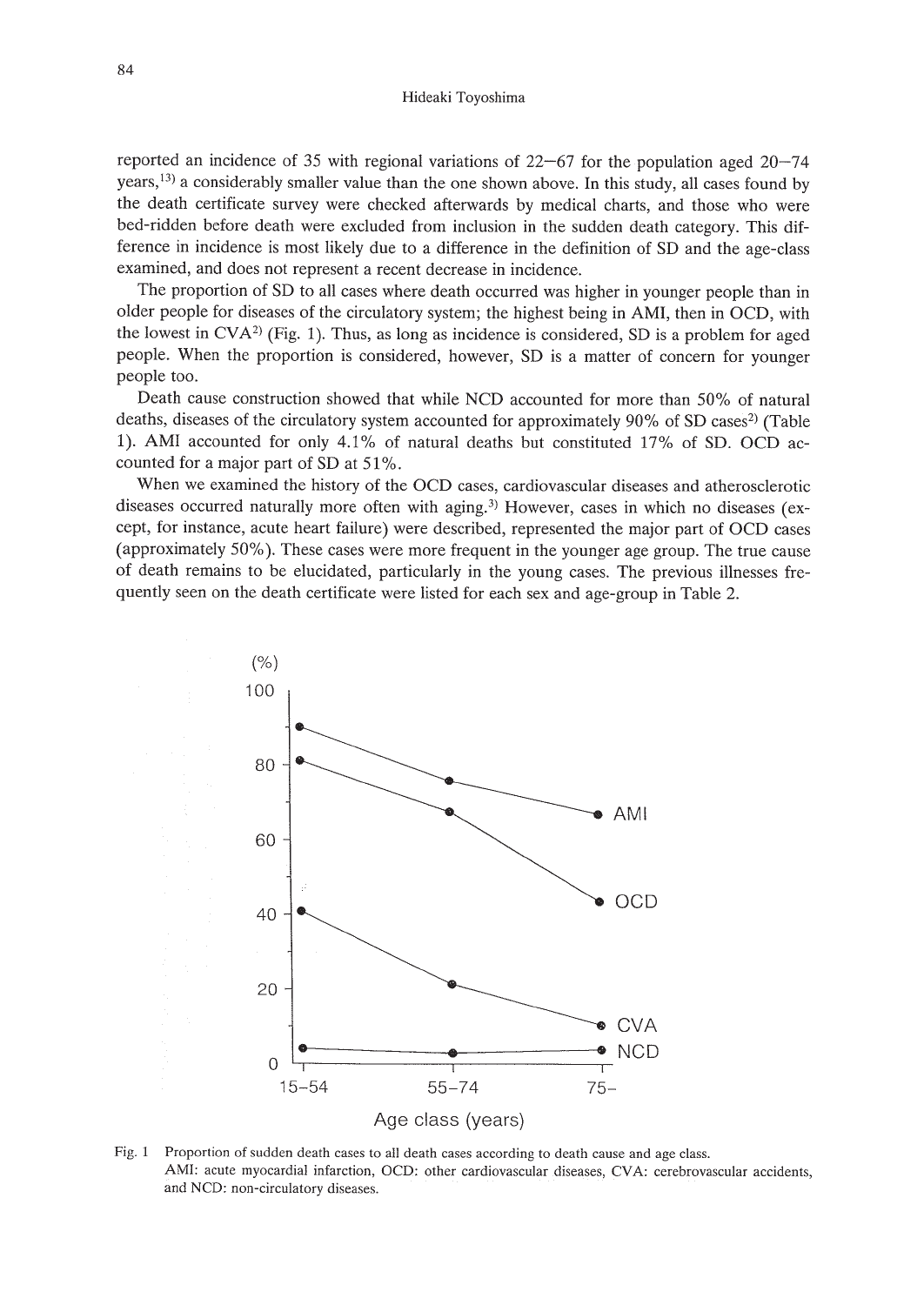| Age group           | Previous illnesses                                       |                                                          |  |  |
|---------------------|----------------------------------------------------------|----------------------------------------------------------|--|--|
|                     | Males                                                    | Females                                                  |  |  |
| $15 - 54$ years old | 1. alcoholism $(4.1\%)$                                  | 1. psychiatric disorder (8.7%)                           |  |  |
|                     | 2. psychiatric disorder (2.9%)                           | 2. ischemic heart disease (5.8%)                         |  |  |
|                     | 3. valvular heart disease $(2.6\%)$                      | 3. valvular heart diseases $(5.1\%)$                     |  |  |
|                     |                                                          | 4. pregnancy, delivery or related diseases<br>$(4.4\%)$  |  |  |
|                     |                                                          | 5. chronic renal failure (3.6%)                          |  |  |
|                     |                                                          | 6. common cold within one month $(2.9\%)$                |  |  |
| 55-74 years old     | 1. ischemic heart disease (9.4%)                         | 1. ischemic heart disease (10.2%)                        |  |  |
|                     | 2. arrhythmia without organic heart disease<br>$(2.5\%)$ | 2. valvular heart diseases (3.2%)                        |  |  |
|                     | 3. valvular heart disease $(2.5\%)$                      | 3. arrhythmia without organic heart disease<br>$(2.6\%)$ |  |  |
| 75 years or older   | 1. ischemic heart disease (11.4%)                        | 1. ischemic heart disease (11.8%)                        |  |  |
|                     | 2. bronchial athma (3.7%)                                |                                                          |  |  |
|                     | 3. common cold within one month $(3.6\%)$                |                                                          |  |  |
|                     | 4. cor pulmonale or related diseases $(3.0\%)$           |                                                          |  |  |
|                     | 5. arrhythmia without organic heart disease<br>$(2.6\%)$ |                                                          |  |  |

Table 2. Previous illunesses frequently described in the death certificate<sup>3)</sup>

( ): percent of total number of OCD cases.

Diseases that constituted 2.5% or more of SD cases in each sex- and age-group are listed.

The proportion of SD due to ischemic heart disease (IHD) has been reported to be 49.8% from Tokyo Medical Examiner's Office<sup>14,15</sup>) and 41.2-42.9% for Hawaiians with Japanese ancestors from Honolulu Heart Program<sup>16</sup> (Table 1). We tried to obtain the proportion by applying values found for 203 SD cases from the case-control study and additional SD cases in the registration study, described in each section below, to the death certificate survey, since diagnosis was made by cardiologists in these two studies. The proportion of SD due to IHD was estimated by including the cases where individuals died suddenly from AMI and those who died from acute heart failure with a history of IHD. Such cases accounted for 28% or lower of all SD cases,<sup>17,18</sup>) and this rate was smaller than those rates reported from autopsy cases in Tokyo and for Japanese in Hawaii. However, when SD cases for which IHD could not be ruled out were also included, the proportion went up to 59%. When the fact that autopsied cases in Tokyo are not a community-based sample is take into consideration, the low frequency of SD due to IHD seems characteristic of people in Japan.

## 3) Seasonal and "within-a-day" variation in SD occurrence

When monthly occurrences of SD were totaled, SD due to diseases of the circulatory system occurred most frequently in winter and least frequently in summer.<sup>4)</sup> SD due to NCD did not show such periodicity. Such an increased incidence of SD due to circulatory disease in winter was similar to other reports.<sup>19)</sup> However, SD due to AMI in the youngest age class (less than 60 years) showed increased occurrence in winter, and though insignificant, also in summer, while older age classes showed an increase only in winter (Fig. 2). The temperature and sunshine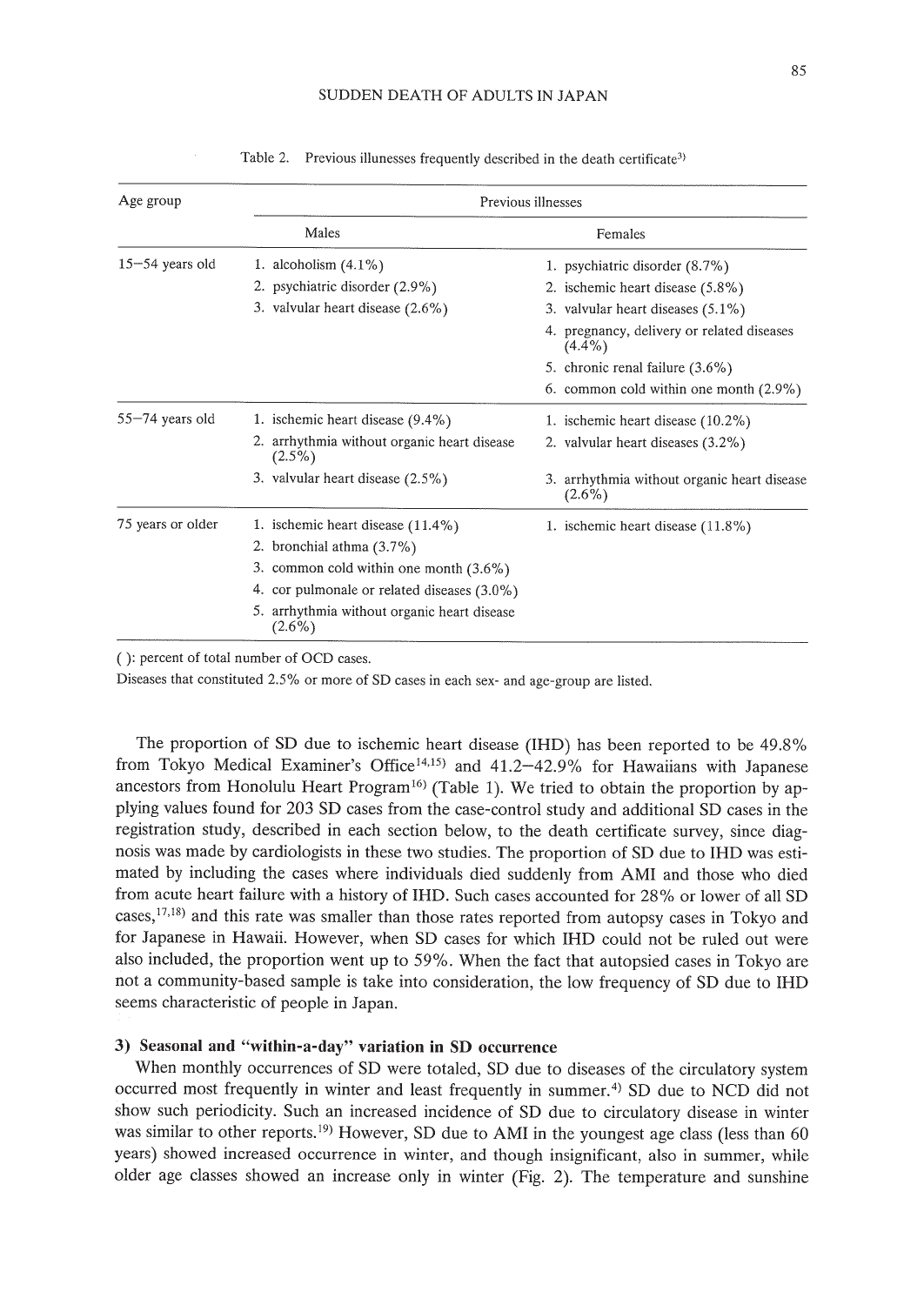



duration were inversely related to the occurrence of SD due to all circulatory diseases, but not related to SD due to AMI. The high incidence of SD due to AMI in summer in young people was probably due to dehydration, as reported from countries with a hot climate.<sup>20)</sup>

To examine the relationship between busy work periods and SD occurrence, monthly occurrences of SD were totaled according to the occupational group of the householders, that is, agricultural, employee, self-employed, and other occupational groups.<sup>21)</sup> In male cases aged  $15-65$ years, the incidence in April and September was higher in the agricultural group, and the incidence in March and September was higher in the employee group than in the "other occupational" group. In males of older ages, the incidence was higher in April only in the agricultural group. There was no such spring rise in any group of females. The months wih the high incidence of SD matched the busy months of the respective occupations.

Within a given day, occurrence of SD2 showed a biphasic pattern having two peaks, one between 6 and 8 a.m., and one between 6 and 8 p.m. (Fig. 3) except in the subgroup of the youngest age or the subgroup which succumbed during summer.<sup>5)</sup> Although SD2 due to AMI showed essentially a biphasic pattern, there were double morning peaks between 4 and 6 a.m. and between 10 a.m. and noon in the young male cases. 22) The morning increase of SD2 due to AMI was similar to that reported by others.<sup>23)</sup> Increased platelet aggregability,<sup>23)</sup> increased sympathetic nervous function<sup>24</sup>) among others<sup>25,26</sup>) are supposed to be probable causes for the late morning peak. A much earlier increase of SD2 due to AMI in the young males, however, probably resulted from a fatal arrhythmia induced by vasospasm of the coronary arteries. In contrast, the SD2 due to CVA also showed a biphasic pattern within a day with a more prominent evening peak. According to autopsy reports, 97% of SD due to strokes had cerebral bleeding.<sup>27)</sup> Since fibrinolytic activity is increased and coagulative activity is decreased during the evening, $^{28}$ ) such a diurnal change may be a precipitating factor for SD due to CVA.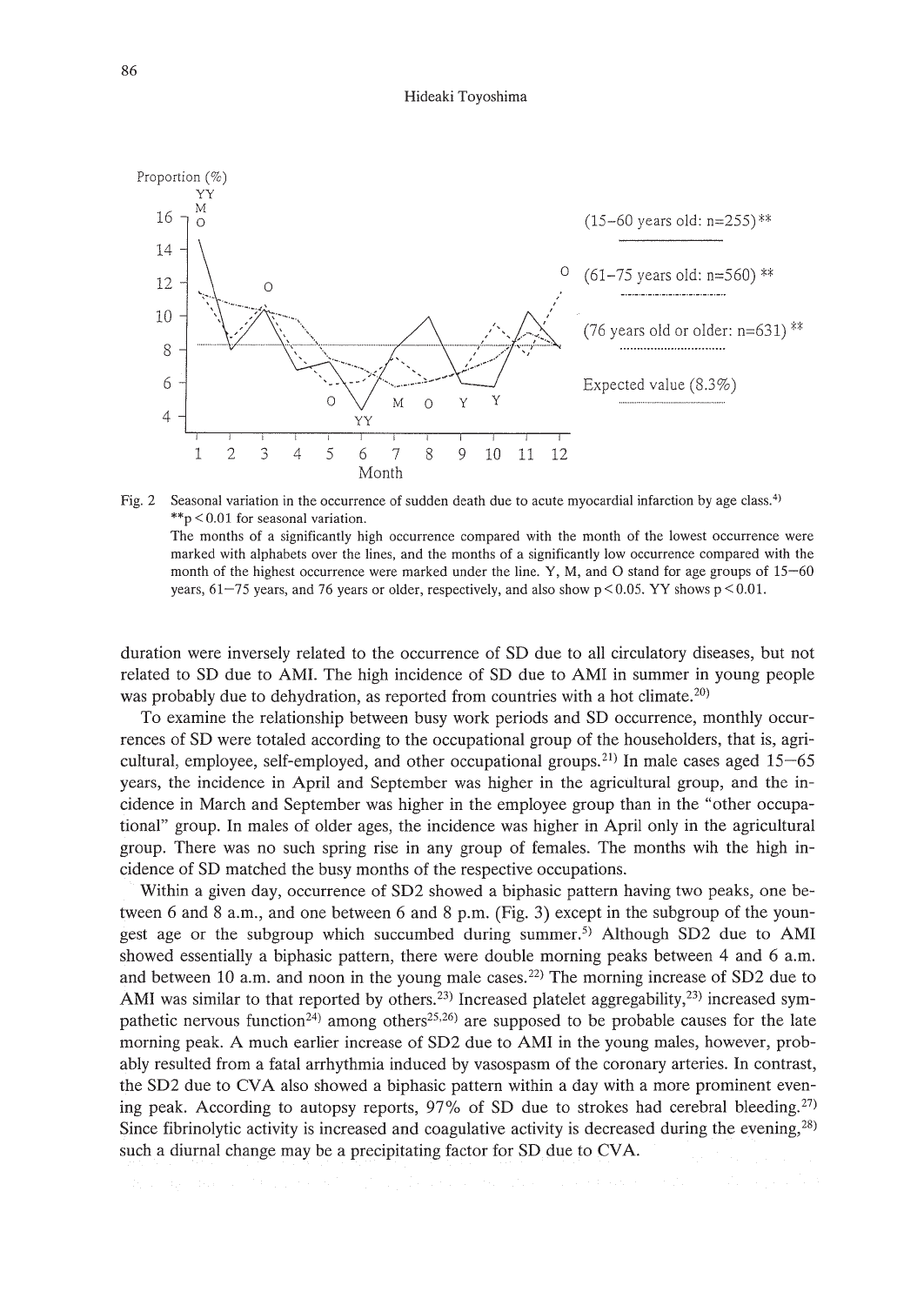

Fig. 3 The time of occurrence of sudden death by age class.<sup>5)</sup> Abscissa indicates the time of day and the ordinate indicates the number of sudden deaths. The periodic change was significant  $(p < 0.01)$  using Roger's method for the age group of 55-74 years and 75 years and older. The time intervals with the occurrence belonging to the upper or lower quartiles are shown by closed marks.

# **CASE-CONTROL STUDY**

## **1) Methods**

19 major hospitals in Niigata Prefecture which have a cardiology section cooperated with this study. Whenever doctors in the hospitals encountered SD cases or AMI cases, they reported the cases to the Department of Public Health by a report form which covered diagnosis, serum enzymes, ECG findings, personal and family histories and so on. In total, 203 SD case reports (male: 139, felame: 64) and 245 non-fatal AMI case reports (male: 189, female: 56) were collected during a two year period from 1988.<sup>5)</sup> Cases where the individual was bed-ridden before death were excluded from consideration as SD. AMI patients who died within 24 hours of symptom onset, as well as the patients who were resuscitated, were included in the SD cases. AMI patients who survived at least 24 hours were regarded as non-fatal AMI cases. Two kinds of healthy groups were set up as controls. One was a young control group made up of post office workers, and the other was an old control group made up of people in an agricultural village.

Life style information was collected through a questionnaire from the deceased's families, patients themselves, and healthy control people. When respondents chose an answer indicating that they had suffered from business and/or family problems the week before the adverse event occurred, they were considered to be under stress. For the control group, stress was defined as a business or family problem occurring before the health examination. Answers about decreased sleeping hours were considered relevant when the decrease was more than 1 hour during the period in question compared to usual sleeping hours. Respondents were taken to have a competitive personality when they answered affirmatively a question asking if they were competitive,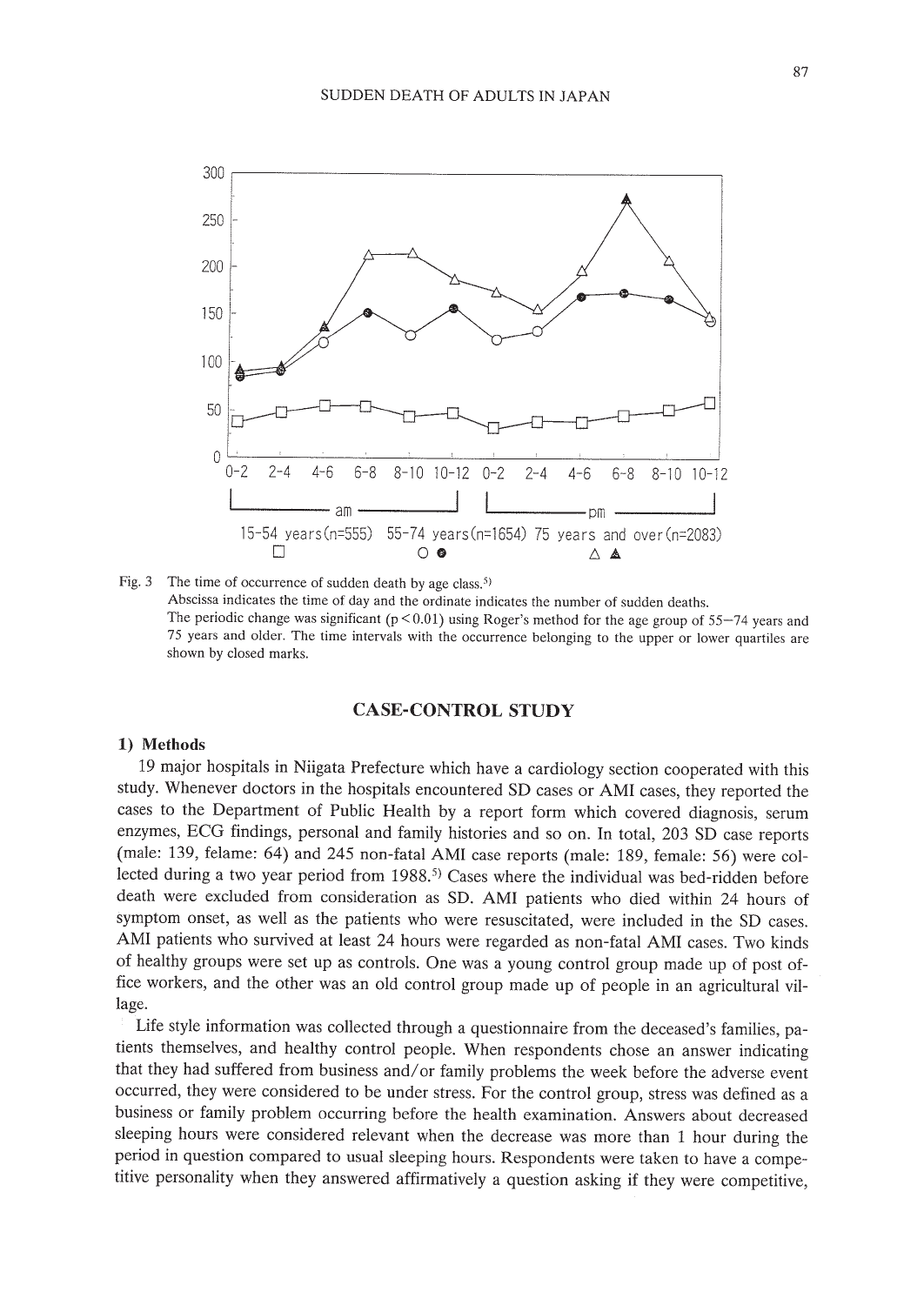ambitious, aggressive and impatient. Ex-smokers were combined with current smokers. When the respondents drank alcoholic beverages more than three times a week, they were considered to have a drinking habit. Information was obtained from 54 male SD cases and 112 male AMI survivors.

The relationship of the above-described factors to SD and AMI occurrences were examined to see whether there was event specificity. Analyses were done for two age classes divided by 60 years. Each age class of the respective event groups was compared with the respective age-class matched controls. Odds ratios predicting the development of SD or non-fatal AMI according to the presence of each of the factors above were obtained through an unconditional multiple logistic regression analysis incorporating these factors as well as age into the explanatory variable. Background factors, such as medical histories reported from attending physicians, were also compared between the two events. Statistical significance was tested by the chi-square test or Fisher's exact probability test.

## 2) Profile of SD Cases

Male SD cases constituted 69% of the total 203 cases. Among causes of death, AMI made up 21.7%, OCD 69.5%, eVA 5.4% and NCD 3.5%. Proportion of eVA and NCD were smaller than those seen in the death certificate survey, since the reported cases were attended mainly by cardiologists. When we investigated the place of event occurrence, the event occurred most often  $(61%)$  within the home. The event occurred while the subject was either resting (slightly less than 30%) or during activity (also slightly less than 30%).

## 3) Comparison of Predisposing Factors between SD and non-fatal AMI

The relationship of life style factors to the event was analyzed for 54 male SD cases and 112 male AMI survivors. Life style factors were gleaned from questionnaires filled out either by SD case families or AMI survivors in two age classes: 60 years old or less and over 60 years old.?) The control groups were 423 male post-office workers, aged 60 years or less living in Niigata City, and 304 people, older than 60 years of age, living in an agricultural village.

Stress was significantly related to the occurrence of both SD and non-fatal AMI in both young (Fig. 4) and old (Fig. 5) cases.<sup>7)</sup> Decreased sleeping hours was related to SD in both age groups, and barely related to non-fatal AMI in the older group. A competitive personality was related only to AMI. Alcohol drinking was inversely related to the young SD cases and both young and old non-fatal AMI cases. The inverse relationship of drinking habits to SD could be due to the fact that SD cases had most likely been restricted from drinking because they had structural circulatory diseases, and does not mean that alcohol prevented the SD occurrence.

It is possible that our case-control study might have been biased in that the families of SD cases and AMI survivor cases complained of stress more often on recollection than did the control group members. Hence it is difficult to draw firm conclusions about the strength of the relationship between stress and the occurrence of SD and non-fatal AMI. However, the positive correlations<sup>6,7)</sup> are in agreement with other reports.<sup>29-31</sup>) It is interesting that there was no difference in the strength of the effects of stress in triggering these two events as far as the odds ratio was concerned. We hence infer that there must be some background factors which led to death in one group and to survival after AMI in another when the subjects were exposed to stress.

To find these background factors, we compared ECG findings recorded on arrival at hospitals and previous illness, reported by attending physicians, between the two event groups. Ventricular fibrillation or tachycardia (SD:  $13.7\%$ , AMI:  $0.5\%$ ,  $p < 0.001$ ), severe arrhythmias (SD: 5.0%, AMI:  $0\%$ ,  $p < 0.05$ ), and arrhythmias of unidentified type (SD: 28.8%, AMI: 1.1%,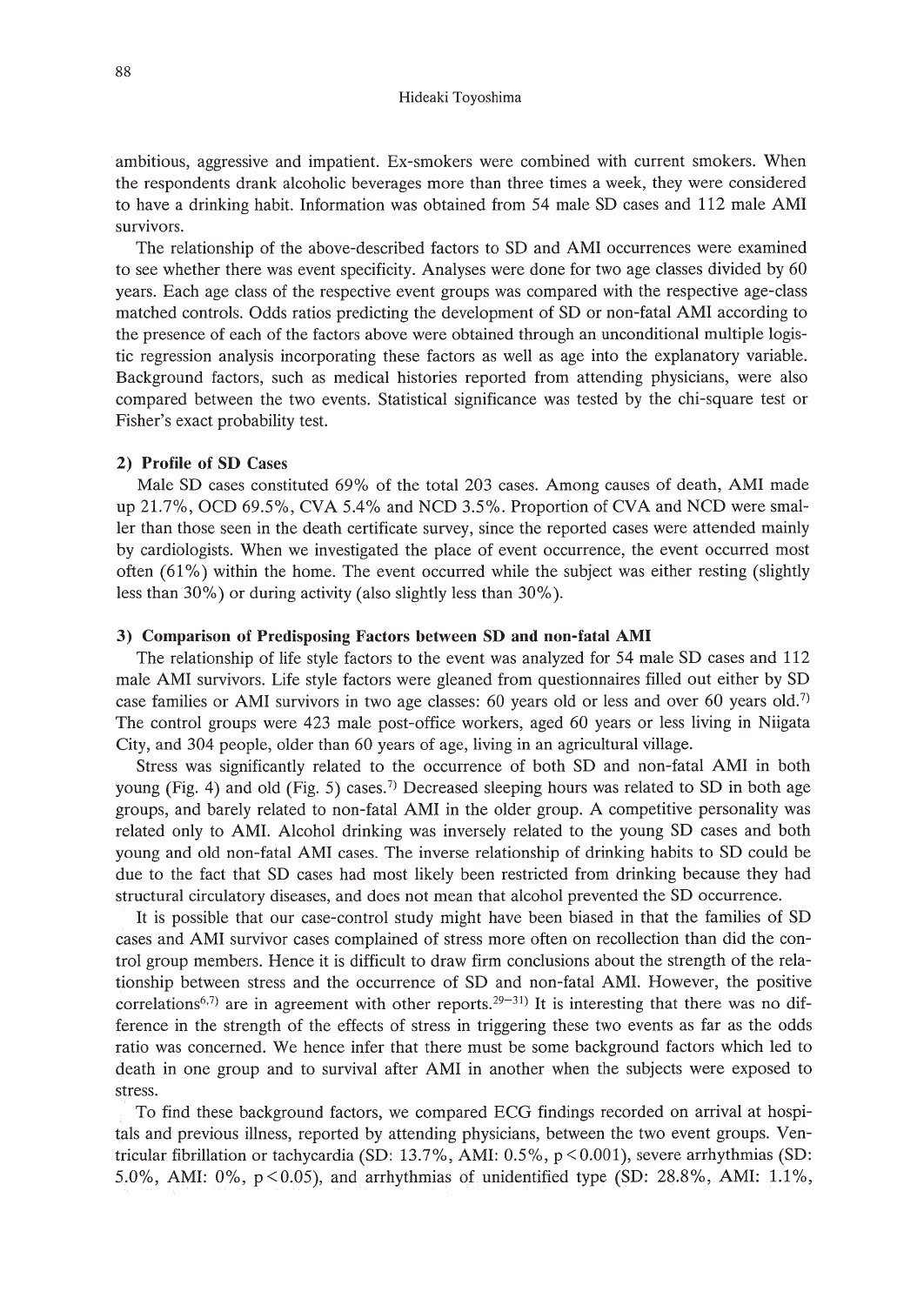$p < 0.001$ ) were more frequently seen in the SD group than in the male non-fatal AMI group.<sup>7)</sup> This finding suggests that arrhythmias could have been a key factor related to death. When the previous illness was compared between the two groups, ischemic heart disease, other cardiovas-



Fig. 4 Odds ratio for occurrence of sudden death and non-fatal acute myocardial infarction according to the presence of each stress-related factor in males aged 60 years or younger.<sup>7)</sup> 19 sudden death cases, 27 acute myocardial infarction survivors and 423 controls who were post-office workers in an urban area were used in this analysis. Confounding effects of the 5 factors and age were adjusted for by the unconditional logistic regression analysis.



*Fig.* 5 Odds *ratio* for occurrence of sudden death and non-fatal acute myocarcial infarction according to the presence of stress-related factors in males aged 61 years or older.<sup>7)</sup>

35 sudden death cases, 85 acute myocardial infarction cases and 304 controls (who werer agricultural people in a rural community) were used in this analysis. The same analytic method empolyed in Fig. 4 was used.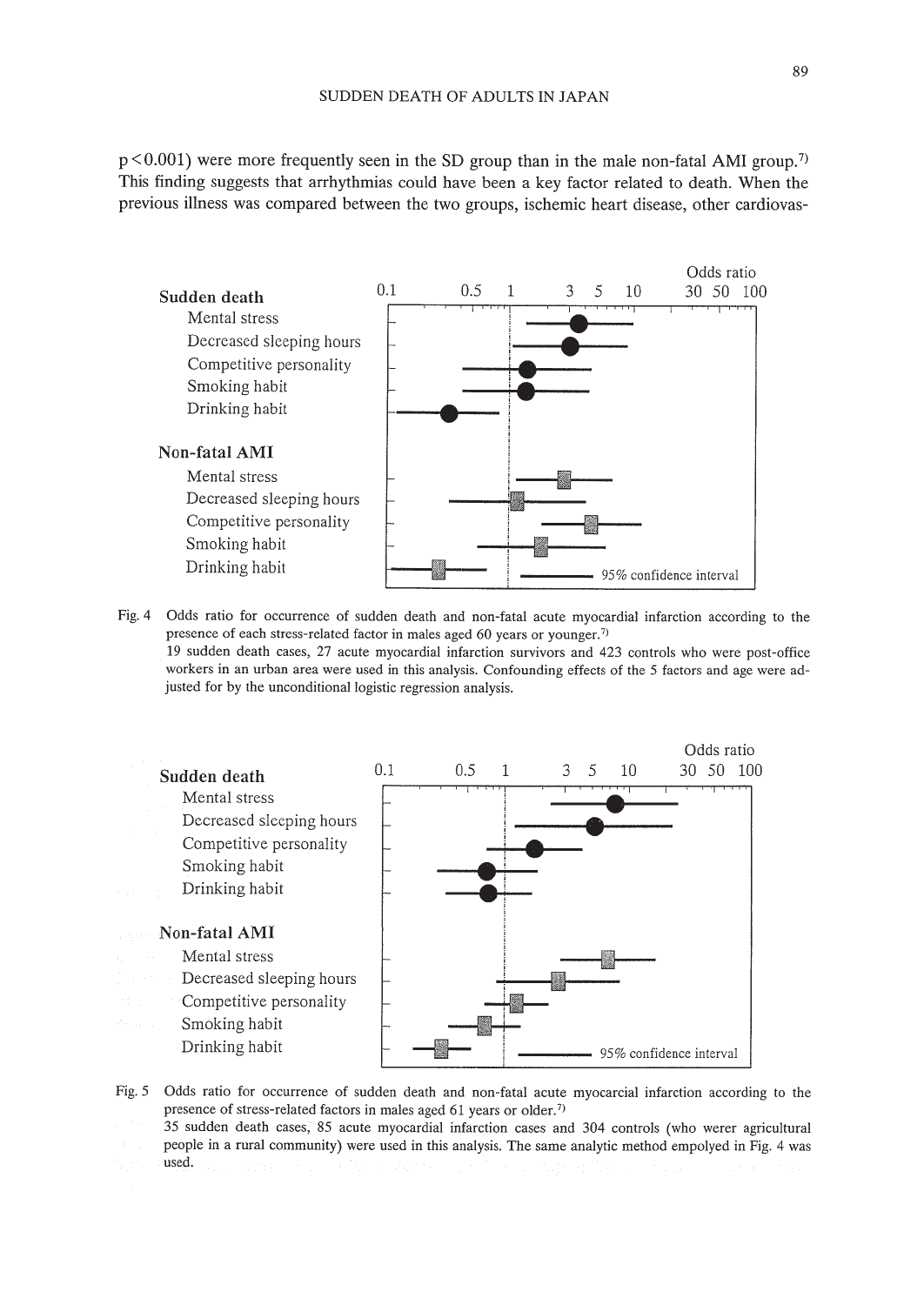

Fig. 6 Arrhythmias recorded on ECG on arrival at hospital in sudden death and non-fatal acuate myocardial infarction groups (males).<sup>7)</sup>

AMI: acute myocardial infarction. Case number and mean age with standard deviation were 139 and 63  $\pm$ 15 years, respectively, for the sudden death group, and 189 and 65 ± 11 for the non-fatal acute myocardial infarction group. Severe arrhythmias included idioventricular rhythm, severe bradycardia and spiky deflections. Mild arrhythmias included paroxysmal supraventricular tachycardia, pacemaker rhythm, atrioventricular condition block, ventricular extrasystole and other arrhythmias.

\*p  $< 0.05$ , \*\*p  $< 0.01$ , and \*\*\*p  $< 0.001$  represent the difference between the two groups.

cular diseases, stroke and arrhythmias occurred more frequently in the SD group, while hypertension, diabetes and hyperlipidemia occurred more frequently in the non-fatal AMI group (Fig. 7). Among the arrhythmias, atrial fibrillation and ventricular tachycardia showed a significant difference in frequency between the two groups. All 16 SD cases in which arrhythmia had occurred in the past also had some structural disease of the circulatory system. In other words, the SD group had experienced structural diseases of the circulatory system and accompanying arrhythmia more often, while the AMI survivors had coronary risk factors more often than the SD group.

It has been known that stress triggers fatal arrhythmia easily in a heart whose ventricular fibrillation threshold is decreased.<sup>32</sup> Therefore, the presence of such structural diseases seems to be one of the key factors predisposing victims to SD. On the other hand, changes in blood coagulation-fibrinolysis ability and/or vasospasm might have been caused by stress resulting in coronary arterial occlusions unaccompanied by fatal arrhythmias in people who had risk factors but no structural heart disease.

# **REGISTRATION STUDY**

Since 1994 we began a project to register all AMI and SD cases which occurred in the cities of Niigata and Nagaoka to clarify the incidence of these events and the factors related to their occurrence. 33) Doctors at 45 hospitals and 329 private clinics were asked through a local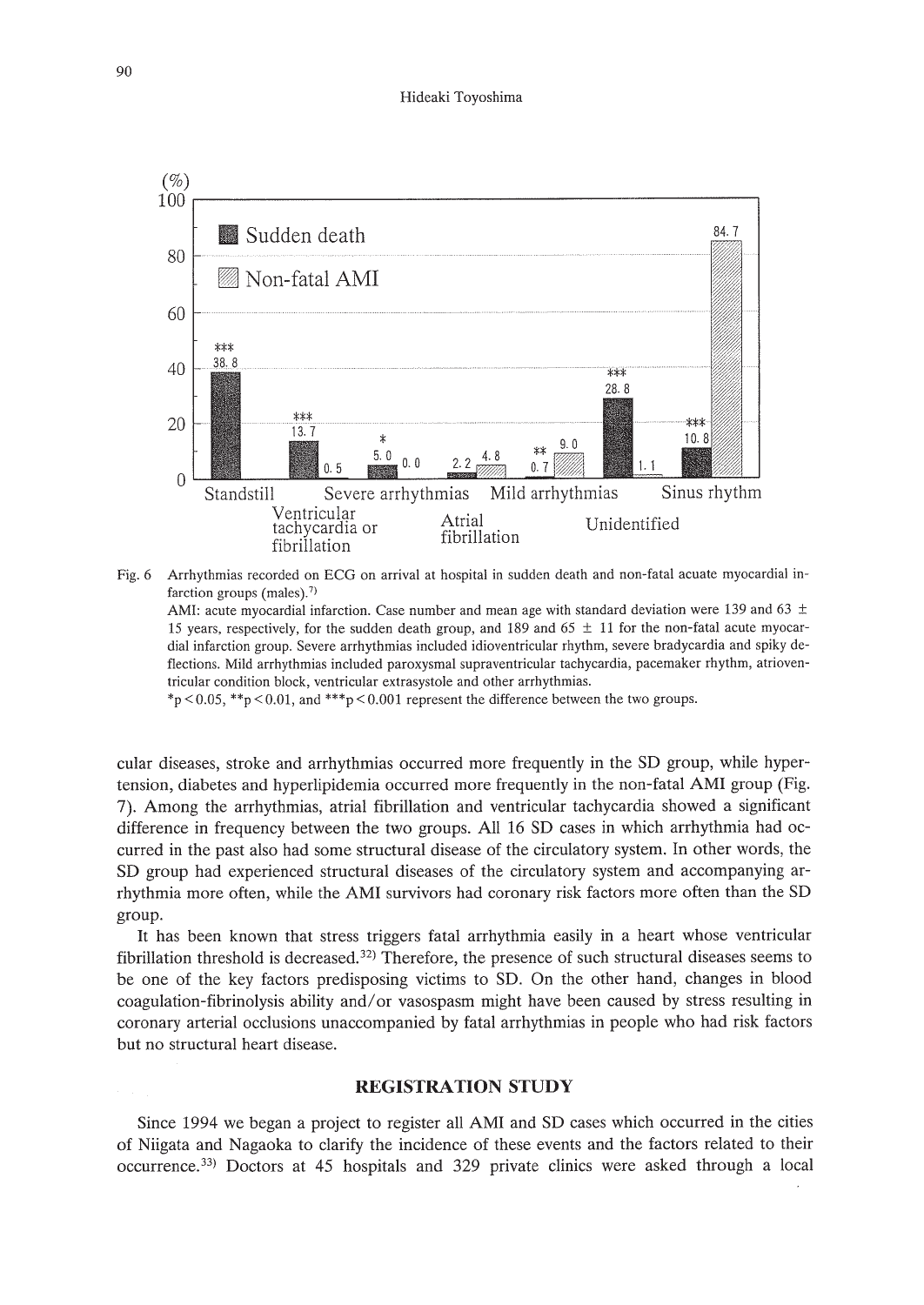

Fig. 7. Comparison of previous illnesses between the groups of sudden death and non-fatal acute myocardial infarction (males).<sup>7)</sup>



doctor's association to report every case as it occurred to the registration office. A doctor in the office visited the institute periodically to check the medical chart and confirm the diagnosis for every patient. Approximately two months after each event occurrence, all surviving patients or the families of the deceased were asked to answer questions similar to but more detailed than those asked in the case-control study described above. The interview was done by a trained nurse over the telephone. Thus information was obtained only from those who consented to the request. The same telephone interview by the same nurse was done for the control group, which consisted of 544 examinees at a health check-up facility in Niigata City. This study is still ongoing and the results described here are preliminary.

During the first year, 38 male SD cases and 54 male AMI survivors responded to the telephone interview. Two controls were randomly chosen for one case after matching sex, age, and ten categories of occupation. Unconditional logistic regression analyses were done by employing age, occupation, decrease in sleeping hours, stress, type A behavior score by our own criteria, coronary risk factors such as hypertension, diabetes and hyperlipidemia, and the history of structural circulatory diseases as the explanatory variable.

For AMI survivors, stress and coronary risk factors resulted in odds ratios significantly greater than 1.0, while a decrease in sleeping hours and a history of structural circulatory diseases did the same for SD cases as shown in Table 3. Although stress increased the risk of SD occurrence, the odds ratio was not significant in a manner different from the previous casecontrol study described before. It seems likely that recall bias on stress was decreased compared with the previous study since information was obtained through an interview by a trained nurse. Furthermore, occupations were matched in a more detailed manner in this study. These factors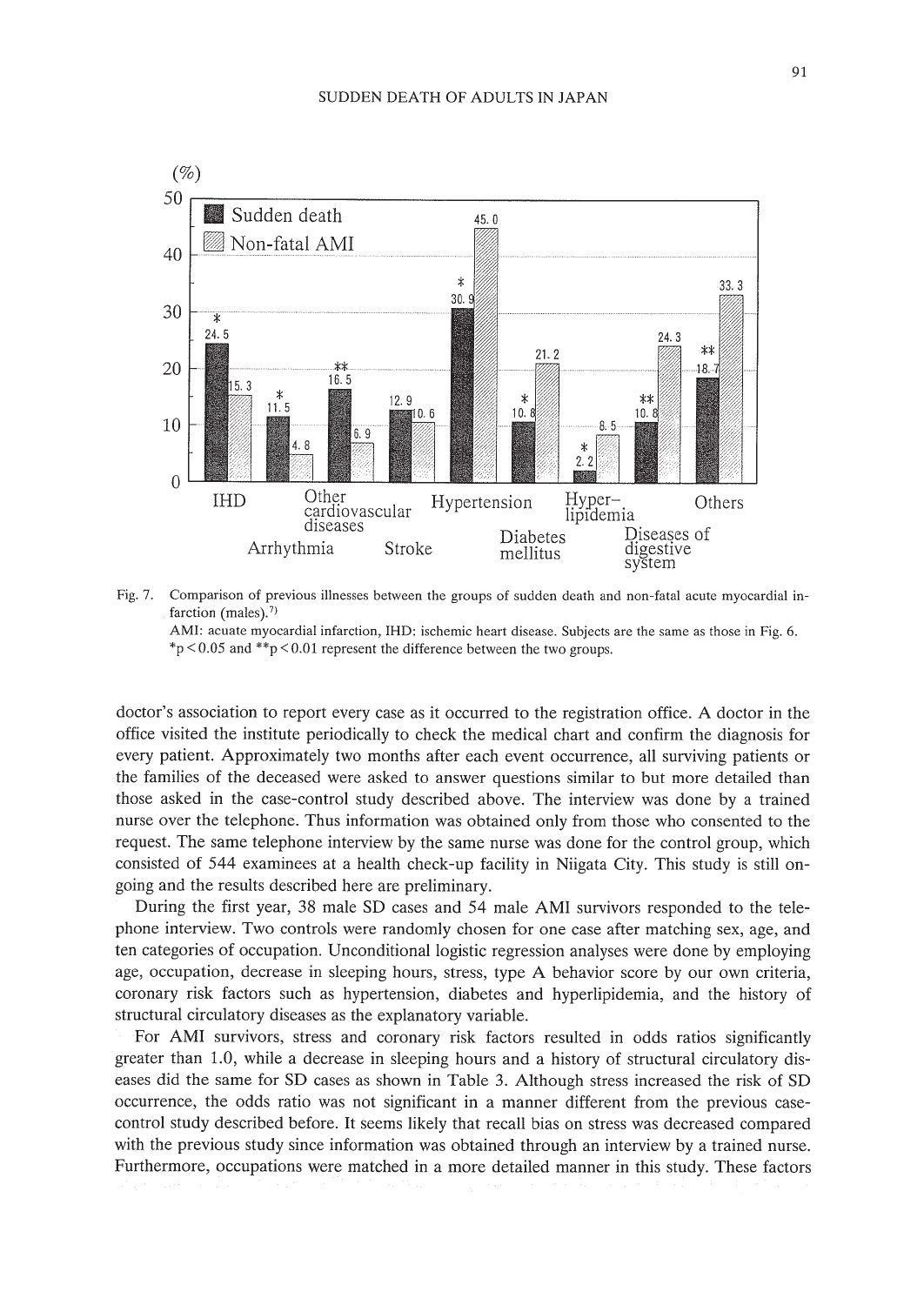|                                                                   | Acute myocardial infarction<br>(Cases: 54, Controls: 106) | Sudden death<br>(Cases: 38, Controls: 68) |
|-------------------------------------------------------------------|-----------------------------------------------------------|-------------------------------------------|
| Decrease in sleeping hours during preceding one week              | $1.19(0.34 - 4.13)$                                       | $4.99(1.03 - 24.28)$                      |
| Under stress or pressed by business during preceeding<br>one week | $3.63(1.55 - 8.49)$                                       | $2.16(0.74 - 6.36)$                       |
| Score for type A behavior                                         | $1.06(0.92 - 1.23)$                                       | $0.02(0.79 - 1.07)$                       |
| Had hypertension, diabetes, or hyperlipidemia                     | $4.60(2.11-10.01)$                                        | $0.83(0.32 - 2.15)$                       |
| Had structural diseases of circulatory system                     | $1.42(0.47 - 4.28)$                                       | $9.03(2.39 - 34.10)$                      |
|                                                                   |                                                           |                                           |

Table 3. Odds ratio and its 95% confidence interval for developing events according to life style factors and previous illnesses

Age, occupation, and the five factors in the left column were used as the explanatory variable in the unconditional logistic regression analysis.

might have contributed to slightly different results regarding the contribution of stress and decreased sleeping hours to SD occurrence.

## **PREVENTION**

The role of health examination in preventing SD was analyzed in 75 SD cases, whose family answered the questionnaire, out of 203 cases collected during 1988 through 1990.<sup>34</sup>) Out of the 75 cases, 36 (48.0%) had received a health examination before death, and 39 had not. The proportion of SD cases who had been medically treated was significantly higher for those cases which had received health examination than for those which had not (88.9% vs 64.1%,  $p < 0.05$ ). Those who had been treated had a higher prevalence of previous illness than those who had not  $(85.2\%$  vs 55.6%, p < 0.05). Therefore, assuming that medical treatment would have postponed death, health examination had an indirect effect in preventing SD by identifying and referring those with abnormal findings to medical facilities. However, when we refer to a report from Finland<sup>35)</sup> that the patient group intensively corrected for risk state by medical intervention had a higher death rate than patients who were not so corrected, or to the CAST report<sup>36)</sup> which stated that some kinds of antiarrhythmia drugs induced more death in the users than those who were given a placebo, the assumption stated above may not always be true. We still have to establish an adequate intervention methodology.

Fourteen cases (18.7%) neither received health examinations nor medical treatment. Since nine of these previous illnesses, successful life saving intervention, or at least a postponed death, may have been possible had they received medical treatment. The five cases reportedly having no past history of medical problems may actually have had an abnormality which could have been identified by a health examination and properly treated.

Three out of four cases where the individual had received a health examination had no previous illness, and the ages of two of the three were in their early thirties. The existence of these cases makes apparent that there are limits as to how much health examinations can prevent SD.

Among the 203 cases, the resuscitated rate was higher in the SD subgroup which were attended by a witness than those who were unattended (Table 4). The SD event occurred most frequently at home where it was noticed immediately by someone.

**In** another study, where the disappearance time of vital signs was checked and an electrocardiogram was recorded in 61 SD cases by ambulance men in the Niigata City Fire Department, we investigated factors related to life-saving.<sup>37)</sup> Among 52 SD cases in which vital signs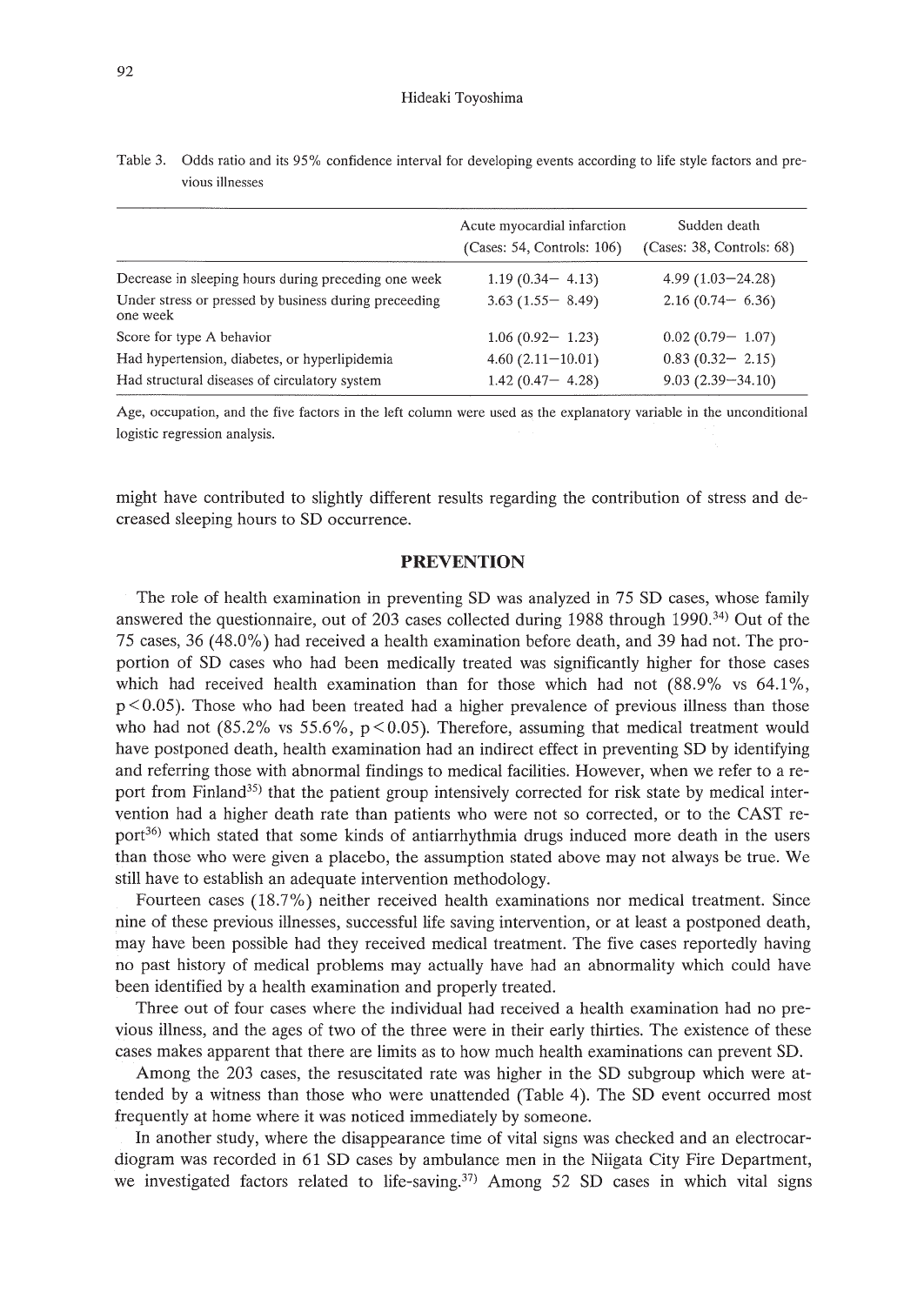| State on arrival    | Witness | Number<br>of cases | Number (proportion of)<br>resuscitated cases |
|---------------------|---------|--------------------|----------------------------------------------|
| $Dead^*$            | ┿       | 77                 | $8(10.4\%)^{1}$                              |
|                     |         | 61                 | $1(1.6\%)*$                                  |
| Alive               | $\,+\,$ | 25                 | $4(16.0\%)$                                  |
|                     |         | 24                 | $1(4.2\%)$                                   |
| All cases including | ┿       | 112                | $12(10.7\%)$ <sup>1)</sup>                   |
| unknown ones        |         | 91                 | $2(2.2\%)$ *                                 |

Table 4. Proportion of resuscitated cases according to presence of witness

• Cardiac standstill or ventricular fibrillation.

<sup>1)</sup> Dead (2 cases), brain death or vegetable state (4 cases).

 $*$  p < 0.05 against the proportion for cases without witness.

disappeared before arrival at hospitals, there were 31 cases in which the attack was witnessed within 3 minutes. Tachyarrhythmia (ventricular fibrillation or tachycardia) was present in 39% of the witnessed cases and bradyarrhythmia was present in 32% of the witnessed cases based on electrocardiograms recorded in the ambulance. Even in the cases where emergency personnel arrived within 10 minutes, 46% of the cases showed bradyarrhythmia. Therefore, not only defibrillating maneuvers but also maneuvers for bradyarrhythmia can be seen as important life saving techniques. These findings as well as experiences in Seattle,<sup>38)</sup> where the resuscitation rate doubled after people were educated in proper resuscitation methods, tell us that educating citizens as to proper resuscitation methods could be an important way to help minimize SD.

# ACKNOWLEDGMENTS

These studies were supported in part by grants from the Japan Heart Foundation & IBM Japan Research Grant for 1987, the Japan Medical Association Grant-in-Aid for 1987, the Niigata Medical Research Grant (Yujin Memorial Grant) for 1987, the Grants-in-Aid for Scientific Research given by the Ministry of Education, Science, Sports and Culture of Japan in 1992 (No. 04670328), in 1993 (No. 05670341) and in 1994 (No. 06454236), and by Health Sciences Research Grants from the Ministry of Health and Welfare of Japan in 1992, 1993 and 1994, and also funded by Tanabe Pharmaceutical Co. Ltd. The authors sincerely express their thanks to Professor Akira Shibata and their colleagues in the Department of Public Health and the First Department of Internal Medicine at the Niigata University School of Medicine for their cooperation with these studies.

#### REFERENCES

- 1) Paul, O. and Schatz, M.: On sudden death. *Circulalion,* 43, 7-10 (1971).
- 2) Toyoshima, H., Hayashi, S., Miyanishi, K., et al.: Epidemiological profile of sudden death based on death certificate information: Results in Niigata Prefecture during the period 1984 through 1986. *Japan Medical Journal* (Nihon-Iji-Shinpo), 3444, 46-51 (1990) (in Japanese).
- 3) Hayashi, S., Toyoshima, H., Miyanishi, K., et al.: Past histories of sudden death without specific underlying disease. J. *Cardia!.,* 21,1017-1029 (1991) (in Japanese).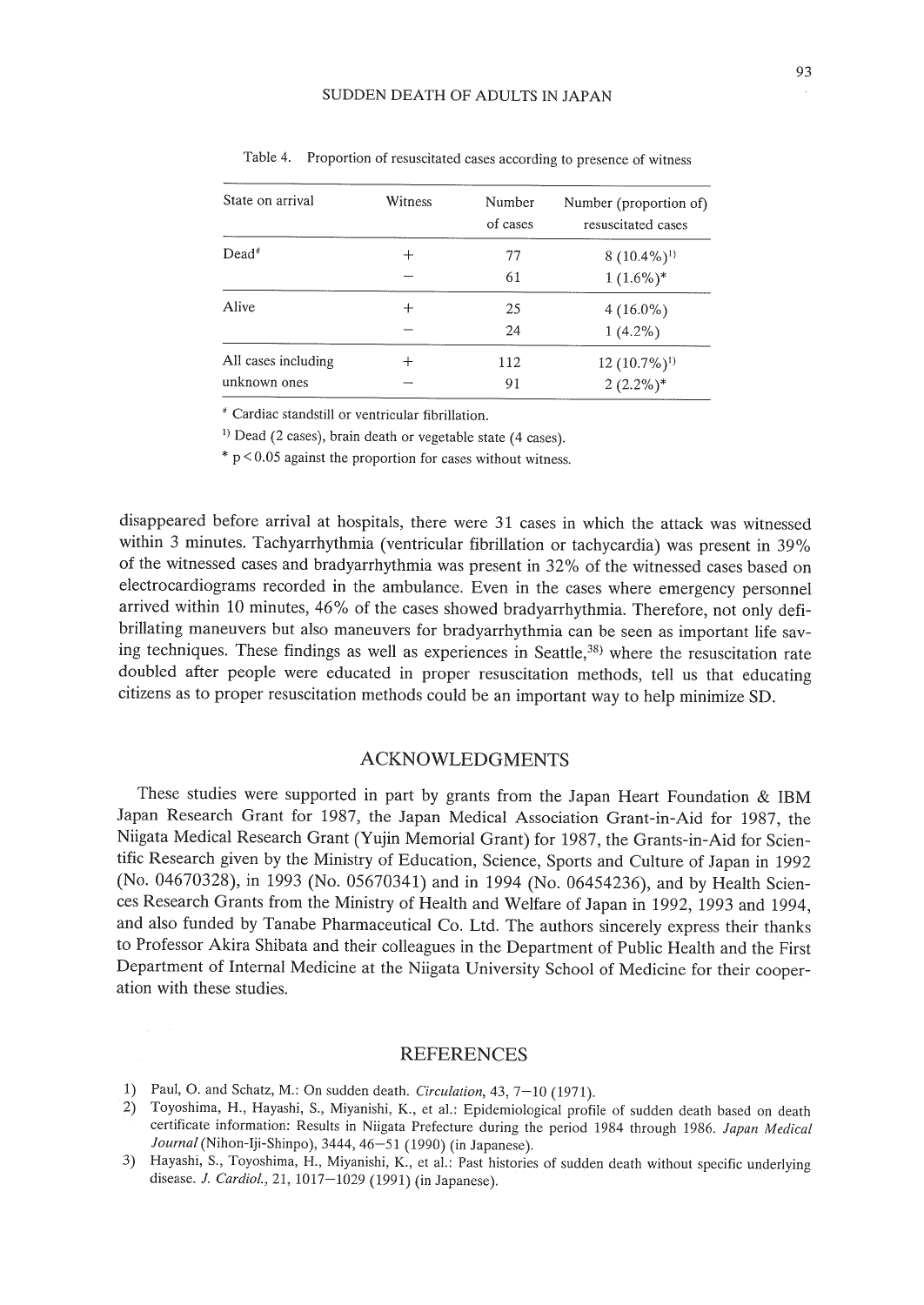- 4) Tanabe, N.: Seasonal variation of sudden death based on analysis of death certificate information. *J.J.P.H.,* 40, 196-204 (1993) (in Japanese).
- 5) Hayashi, S., Toyoshima, H., Miyanishi, K., et al.: Circadian variations of sudden death, *J.J.P.H.,* 39, 83-89 (1992) (in Japanese).
- 6) Toyoshima, H., Tanabe, N., Hayashi, S., et al.: An epidemiological study on relationships between mental stress and sudden death. *Jpn. Circ. J.,* 58 (supple IV), 1119-1122 (1994) (in Japanese).
- 7) Toyoshima, H., Tanabe, N., Hayashi, S. and Izumi, T: A case-control study on the effects of mental stress for occurrence of sudden death and acute myocardial infarction in middle and old aged men. *J.J. T.* O. M., *43,* 487-492 (1995) (in Japanese).
- 8) WHO Scientific Group on Sudden Cardiac Death: Sudden cardiac death, Report of a WHO Scientific Group. *WHO Tech. Rep. Ser.,* 726,1-25 (1985).
- 9) WHO: International Classification of Diseases. 1975 Revision, Vol. 1, (1975), WHO, Geneva.
- 10) WHO: International Statistical Classification of Diseases and Related Health Problems. Tenth Revision, Vol. 1, (1992), WHO, Geneva.
- 11) Kawai, C.: The incidence of sudden death in a city: Problems concerning rapid death viewed from death certificate. In Reports of researches granted by the Ministry of Health and Welfare, edited by Kawai, C., pp.190-191 (1988) (in Japanese).
- 12) Veda, K.: Clinico-epidemiological study on rapid death in Hisayama Town: A follow-up study of 22 years, ibid, pp.360-361 (1987).
- 13) Konishi, M.: Summary report on prevention and epidemiology. In A study on Sudden death, Report of comprehensive research for aging-related diseases granted by Ministry of Health and Welfare, edited by Omae, T., pp.233-245 (1994) (in Japanese).
- 14) Tokudome, S.: Sudden death viewed from autopsied cases with special reference to ischemic heart disease. In Reports of researches granted by the Ministry of Health and Welfare, edited by Kawai, c., pp.367-368 (1987) (in Japanese).
- 15) Tokudome, S.: Sudden death viewed from autopsied cases with special reference to ruptured aortic aneurysm, ibid. pp.198-199 (1988) (in Japanese).
- 16) Kagan, A., Yano, K., Reed, D.M., et al.: Predictors of sudden cardiac death among Hawaiian-Japanese men. *Am. J. Epidemiol.,* 130, 268-277 (1989).
- 17) Hayashi, S., Toyoshima, H., Tanabe, N., et al.: Percentage of ischemic heart disease in sudden death. J.A. C.D., 26, 94-99 (1991) (in Japanese).
- 18) Toyoshima, H., Hayashi, S., Satoh, T. and Izumi, T: Estimation of the proportional rate of ischemic heart disease in sudden death from death certificate and registration surveys in Niigata Prefecture. *J.A.* CD., 31, 93-99 (1996) (in Japanese).
- 19) Marshall, R.J., Scragg. R. and Bourke, P.: An analysis of the seasonal variation of coronary heart disease and respiratory disease mortality in New Zealand. *Int. J. Epidemiol.,* 17, 325-331 (1988).
- 20) AI-Yusuf, A.R., et al.: Seasonal variation in the incidence of unstable angina and acute myocardial infarction: Effect of dry hot climate on the occurrence of complications following acute myocardial infarction. *J. Trop. Med. Hyg.,* 89,157-161 (1986).
- 21) Hayashi, S., Toyoshima, H., Sato, T, Tanabe, N., Seki, N. and Miyanishi, K.: Peaks within a year of the incidence of sudden death in Japan by occupation of householder. *Jpn. Circ.* C, (in press).
- 22) Hayashi, S., Toyoshima, H., Tanabe, N., Miyanishi, K.: Daily peaks in the incidence of sudden cardiac death and fatal stroke in Niigata Prefecture. *Jpn. Circ. J.,* 60, 193-200 (1996).
- 23) Muller, J.E., Ludmer, P.L., Willich, S.N., et al.: Circadian variation in the frequency of sudden cardiac death. *Circulation,* 75,131-138 (1987).
- 24) Muller, J.E., Tofler, G.H. and Stone P.H.: Circadian variation and triggering of onset of acute cardiovascular disease. *Circulation,* 79, 733-743 (1989).
- 25) Turton, M.B. and Deegan, T: Circadian variation of plasma catecholamine, cortisol and immunoreactive insulin concentration in supine subjects. *Clin. Chim. Acta.,* 55, 389-397 (1974).
- 26) Millar-Craig, M.W., Bishop, C.N. and Raftery. E.B.: Circadian variation of blood pressure. *Lancet, 1,* 795-797 (1978).
- 27) Yoshimura, S. and Yanagida, J.: Autopsy findings of sudden death: A statistical report by coroners. *Junkankagaku,* 1, 1328-1332 (in Japanese).
- 28) Andreotti, F., Davies, G.J., Hackett, D.R., et al.: Major circadian fluctuations in fibrinolytic factors and possible relevance to time of onset of myocardial infarction, sudden death and stroke. *Am. J. Cardiol., 15,* 635-637 (1988).
- 29) Follick, M.J., Gorkin, L., Capone, R., et al.: Psychological distress as a predictor of ventricular arrhythmias in a post myocardial infarction population. *Am. Heart. J.,* 116,32-36 (1988).